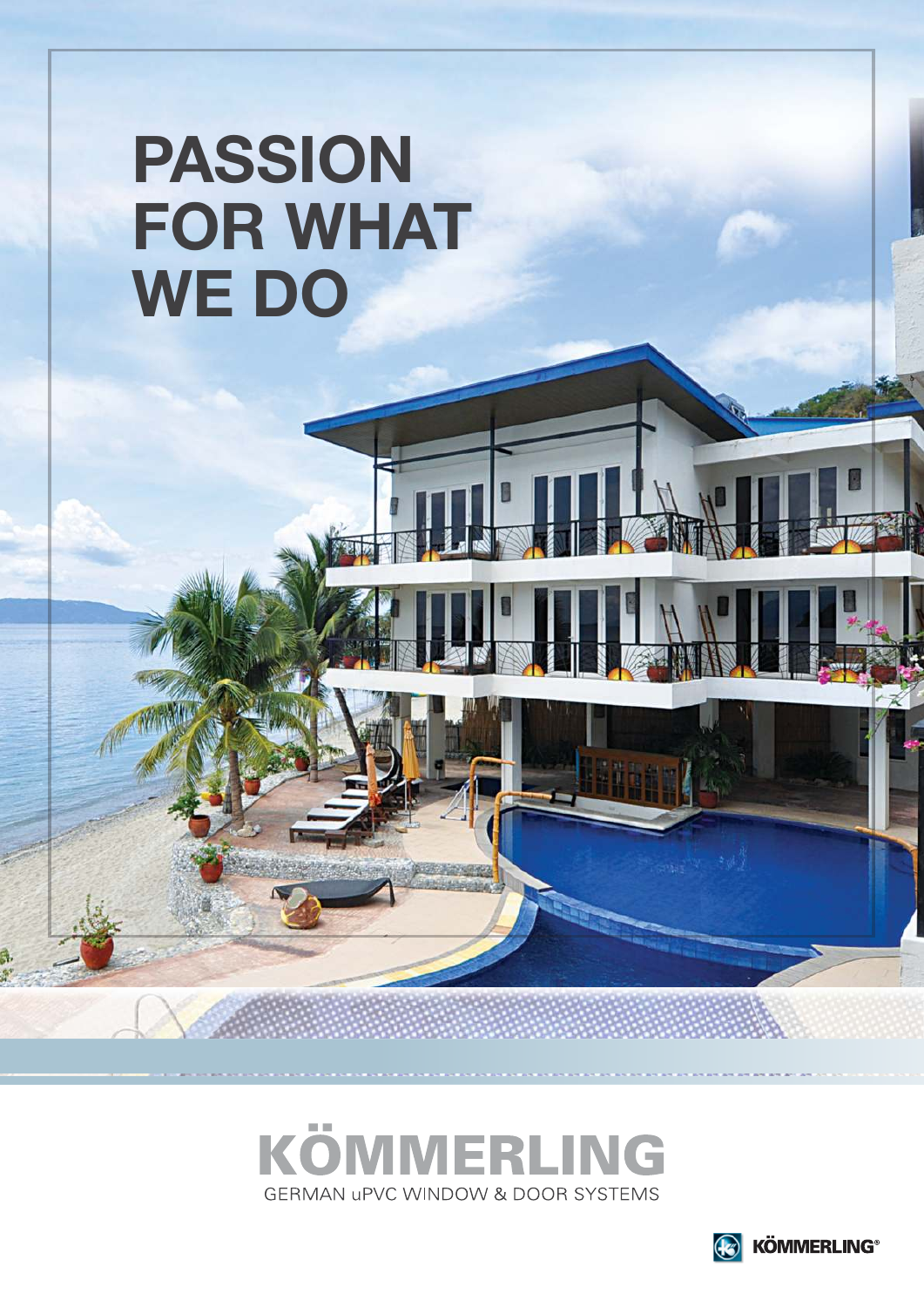## **HISTORY MAKES THE FUTURE**

Today, the company founded by Karl Kömmerling in 1897 is a strong brand of the profine group and its products are supplied in over 60 countries of the world.

KÖMMERLING has an outstanding reputation for high quality and advanced technologies. It has set itself the goal of manufacturing window and door profiles for demanding applications, while equally focussing on aesthetic aspects. The brand aims to deliver the highest technical and physical performance values, together with an extremely long service life and minimal care and servicing requirements.



"As an owner-managed company, our aim is to develop in a sustainable and growth-led manner. For us, the customer is at the heart of everything.

The distinctive profine approach rests on attention to quality, innovative strength, customer-led production and service, efficient processes and an awareness of our responsibilities.

Striving for all-round excellence is what drives us, day in and day out. Our skilled and highly motivated employees are the foundation of our success – as are the close partnerships we maintain with our customers.

We are convinced that with these strong values we will achieve our goal: we want to be the world leader in brand profiles and sheet systems."

**Dr. Peter Mrosik,** Owner and CEO profine GmbH International Profile Group



1897 Company founded by Karl Kömmerling

1967 Manufacture of uPVC window profiles and sheets

1952 Start-up of uPVC products manufacture

2013 uPVC profiles manufacturing begins in India

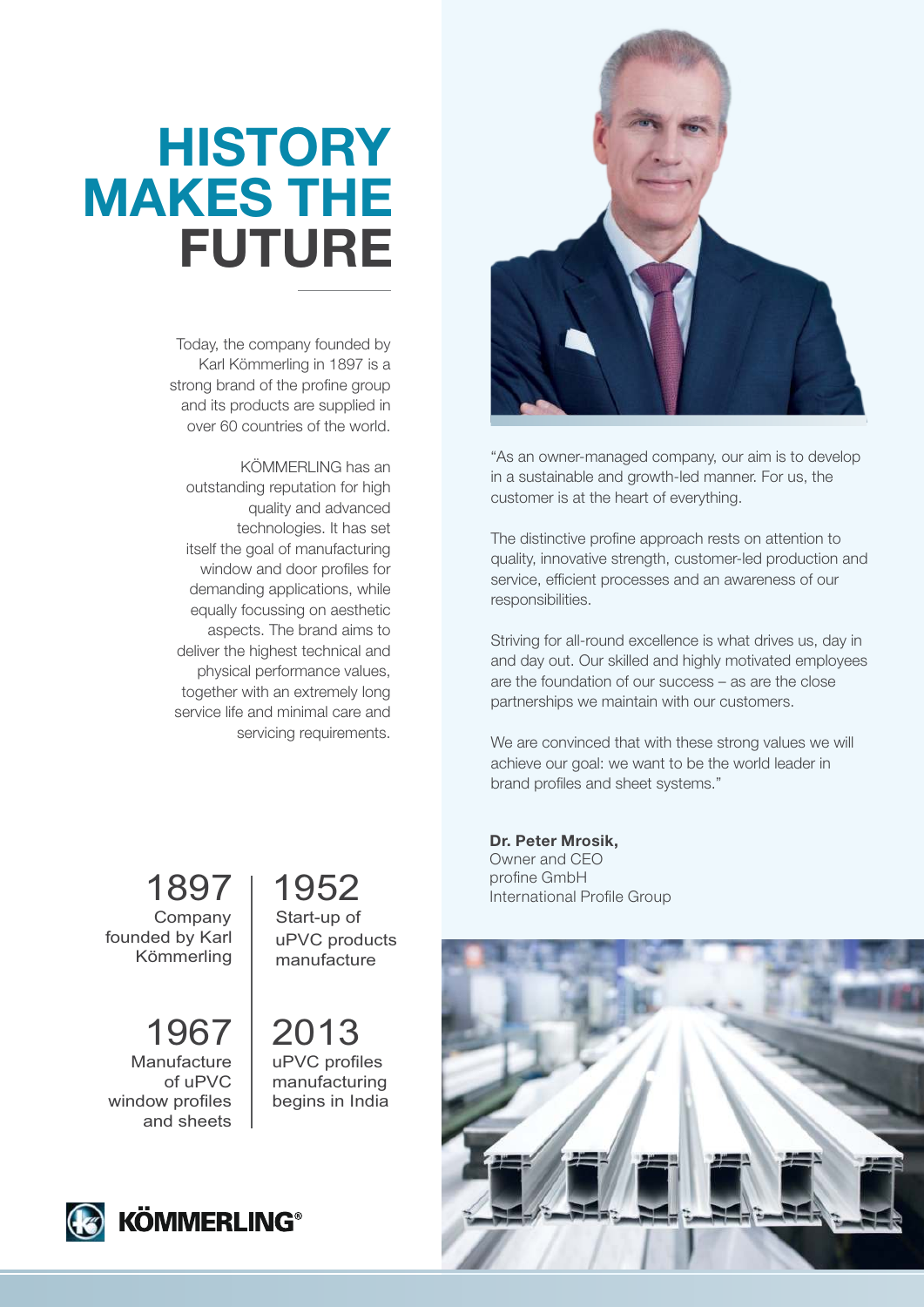

# **LEADING EDGE BREAKTHROUGHS**

#### **HIGH WIND LOAD PERFORMANCE**

KÖMMERLING'S high wind load performance can bring you calm days even during typhoons. The installation of KÖMMERLING windows in high buildings has been very successful.

#### **SOUND INSULATION**

The noise levels especially in areas with heavy traffic (e.g. near airports) can be considerably decreased by combining the uPVC profiles with specially insulating glass panes.

#### **AIR TIGHTNESS**

Scientific design of KÖMMERLING window systems avoids the penetration of outdoor air, thus keeping the home dust free.

#### **WATER TIGHTNESS**

KÖMMERLING uPVC windows do not allow any water leakage, no matter how heavy the rainstorm is. Even on the coastline, they have proven their absolute effectiveness.

#### **LONG LIFE & LOW MAINTENANCE**

KÖMMERLING uPVC windows do not draw any maintenance costs. They do not rot or corrode even in tropical and coastal weather conditions. KÖMMERLING profiles require minimal maintenance to keep frames in top condition.

#### **DESIGNED FOR EXTREME WEATHER CONDITIONS**

KÖMMERLING uPVC profiles are subject to extreme weather conditions viz. extensive cold, salty sea air, long storm periods and intensive exposure to sunlight. The highly developed KÖMMERLING material compound Komalit-Z is a high impact resistance material, specially made for tropical climates.

#### **SECURITY**

KÖMMERLING uPVC windows with intelligent multipoint locking systems, offer superior security.

#### **THERMAL INSULATION**

KÖMMERLING windows have been tried and tested in tropical and cold areas. Outstanding thermal insulation distinctly realises a lot of energy saving, both in cold and warm weather.

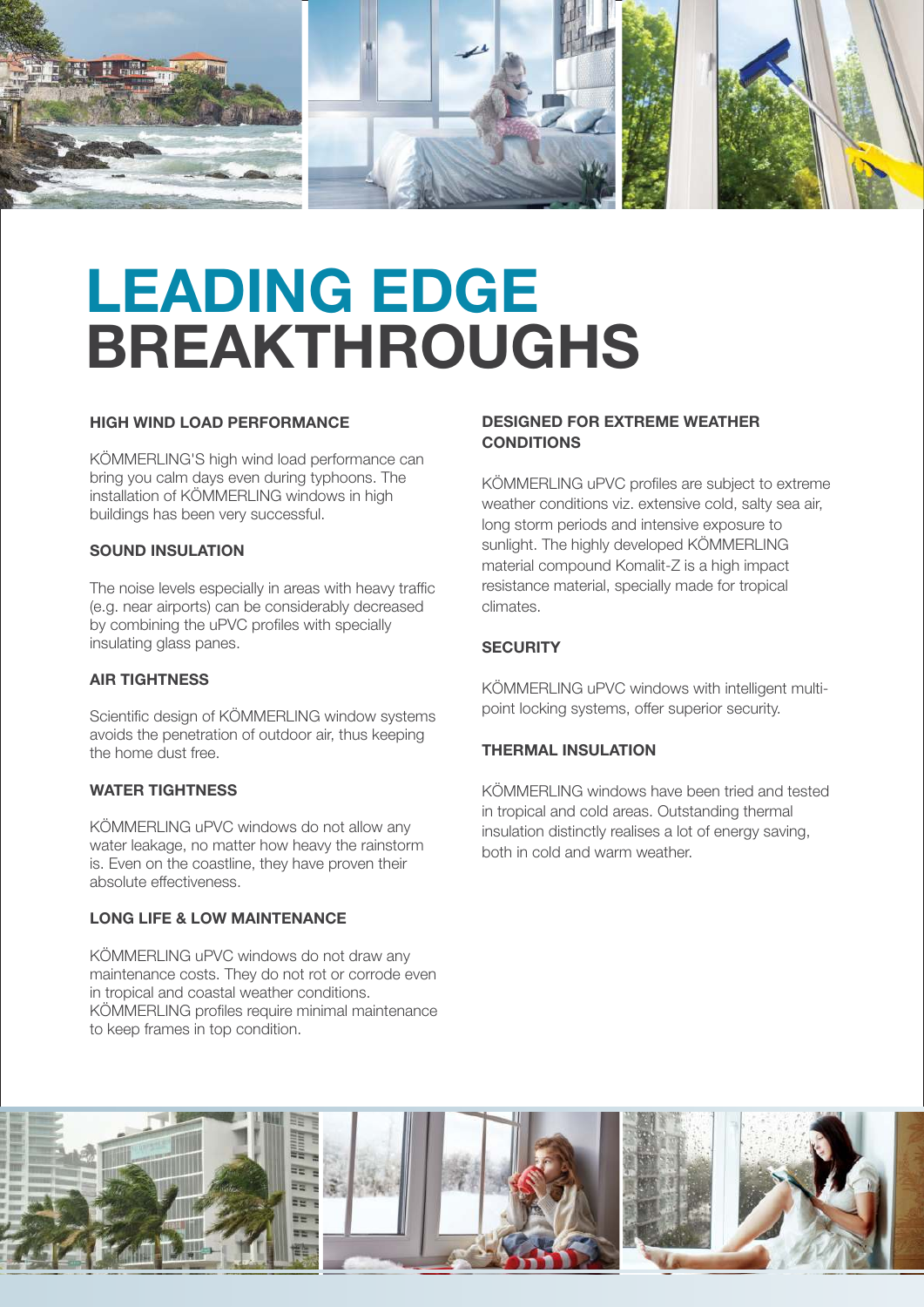## **CUTTING-EDGE SYSTEMS CONSIDERED THE BEST THE WORLD OVER**

## **GOLD ASEA SYSTEM**

- A universal system to make outward opening and inward opening windows.
- Compatible glazing and gasket structure accepts glass from 5 to 24 mm.
- Pre-positioned thermal chamber gives excellent insulation.
- Unique design of T-style transom can realize the ideal joint in both welding and mechanical coupling.
- Co-extruded glazing bead with lips tightens the sealing and ease the assembly work.





## **GOLD ASEA GRILL MESH CASEMENT SYSTEM**

- An appropriate option for Burglar-proof Window System with metal grill and mosquito net provision.
- Both sashes have strong locking system to enhance security.
- Profiles with 6 chambers give excellent thermal insulation.
- Frame with 3 strong galvanized steel reinforcement.
- Accepts glass thickness from 5 to 24 mm.

## **PROVENT SYSTEM**

- Slim but highly reliable, functional, 3-chambered profile.
- Economical and unique casement series for outward open windows.
- Accepts glass thicknesses from 5 to 20 mm.
- Steel reinforcement for maximum structural performance, security and durability.
- Multiple use of sash profile can be used as transom or mullion.





## **SYSTEM ORTA**

- A very successful horizontal sliding system comprises of both window and door sashes making the system more economical.
- Accepts glass thicknesses from 5 to 20 mm.
- 4 frames are available from one system to meet various demands.
- Slope rebate of frame assists in draining out water quickly.
- Co-extruded glazing bead with lips tightens the sealing and ease the assembly work.
- Provision of mosquito net.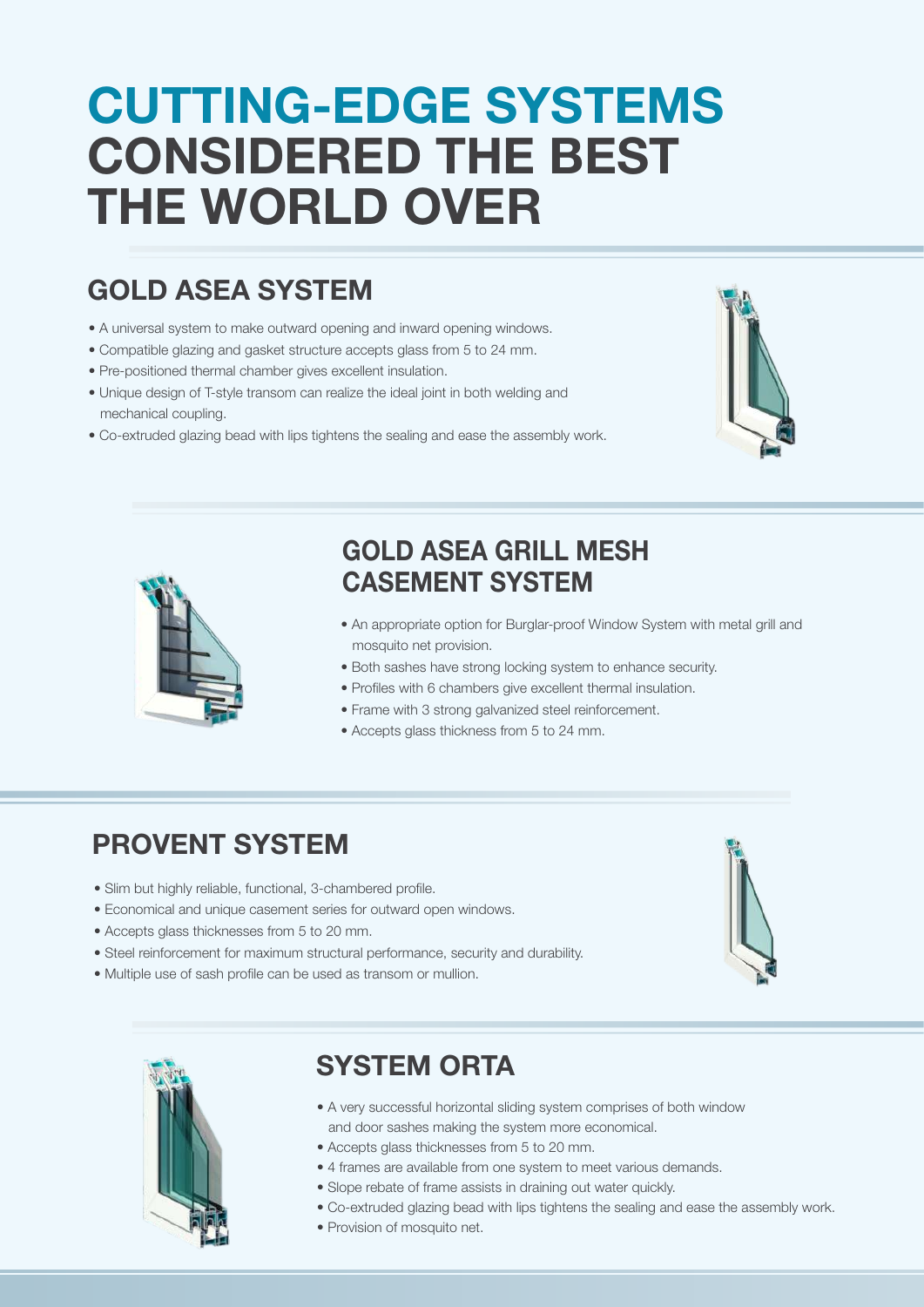

## **SYSTEM ORTA PLUS**

- Economical and unique multi-chambered sliding window and door system.
- Stronger, more energy efficient system.
- Mono track and fixed frame.
- 2 frame system (without reinforcement) to meet various demands.
- Slope rebate of frame assists to drain out water quickly.
- Co-extruded glazing bead with lips tightens the sealing, ease working on assembly and increase productivity.
- Provision of mosquito net.

## **SYSTEM SF2**

- Mainly used for big size partition doors or big windows in rigorous surroundings, high rise buildings, designed for higher wind loads.
- It is considered to be the strongest sliding system in the field.
- 2.8 mm wall thickness makes it unique among the profiles available.
- Accepts glass thicknesses from 5 mm up to 24 mm.
- Possibility of additional tracks.
- Provision of mosquito net.





## **LIFT AND SLIDE DOOR SYSTEM**

- Excellent performance sliding door system.
- Installation width of frame 174 mm and the door sash of 62 mm.
- Strong and sturdy sash with 2.8 mm wall thickness.
- Accepts glass thickness from 12 mm to 36 mm.
- Unique solution of aluminium threshold allows barrier-free access.
- Maximum wind pressure withstanding capability.
- Multipoint locking function enhances the safety performance.
- Sliding system with gasket to achieve maximum airtightness.

### **TILT AND TURN WINDOW AND DOOR SYSTEM**

- 58 mm Tilt and Turn window or door system.
- 3 mm wall thickness brings remarkable strength.
- Pre-positioned thermal chamber gives excellent insulation.
- Slope rebate helps to drain out water.
- 4 side locking system to enhance higher security.





## **SLIDE AND FOLD DOOR SYSTEM**

- All door sashes can be folded to save space and pushed to the side.
- Slide and Fold doors offer generous and barrier free access to terraces, conservatories, conference rooms, wherever needed.
- Being equally suited to use as room dividers in hotels and catering establishments, Slide and Fold doors are also being increasingly used in homes.
- By using an aluminium threshold we can minimize the bottom frame height upto the floor level.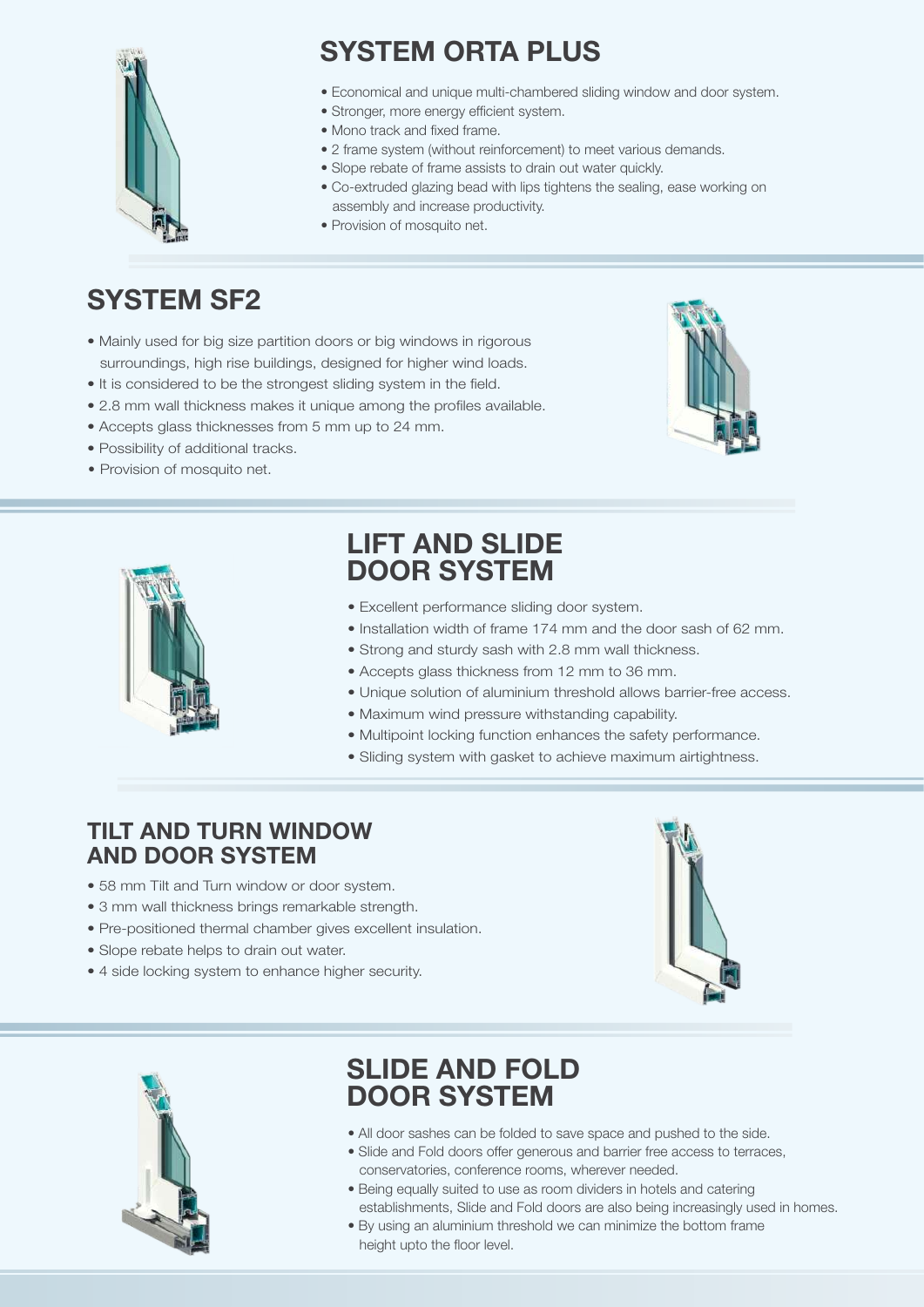## **FOCUS ON AESTHETICS**

## **Windows and Doors are available in Woodgrain and Grey laminates.**

Woodgrain finish bestows a friendly, natural and aesthetic look to buildings, which feels like natural wood. On the other hand Grey colour laminate give your interior/ exterior modern look and can easily blend with the architecture of your building. Combine these high quality surface structures to your personal taste and style for windows and doors that are designed to blend into the interiors as well. All surfaces are extremely weather resistant, ultra-impact resistant and easy to clean.













Dark Oak (Eiche Dunkel) Mahogany (Mahagoni)

Walnut V (Nussbaum V) Golden Oak (Golden Oak)

Anthracite Grey (Anthrazitgrau)

# **FEEL THE CLASS IN EVERY TOUCH**

## **Koemmerling Handles**

KOEMMERLING range of Handles for casement and sliding uPVC windows and doors is an epitome of class and elegance with unmatched quality. The engineering behind these handles make them easy to operate, smooth and durable. Koemmerling Handles complies with DIN EN-13126-3:2012-2, EN 1191 and ASTM B117-85 Standards. The handles are available in white & brown colours to compliment the Koemmerling windows & doors at your home.

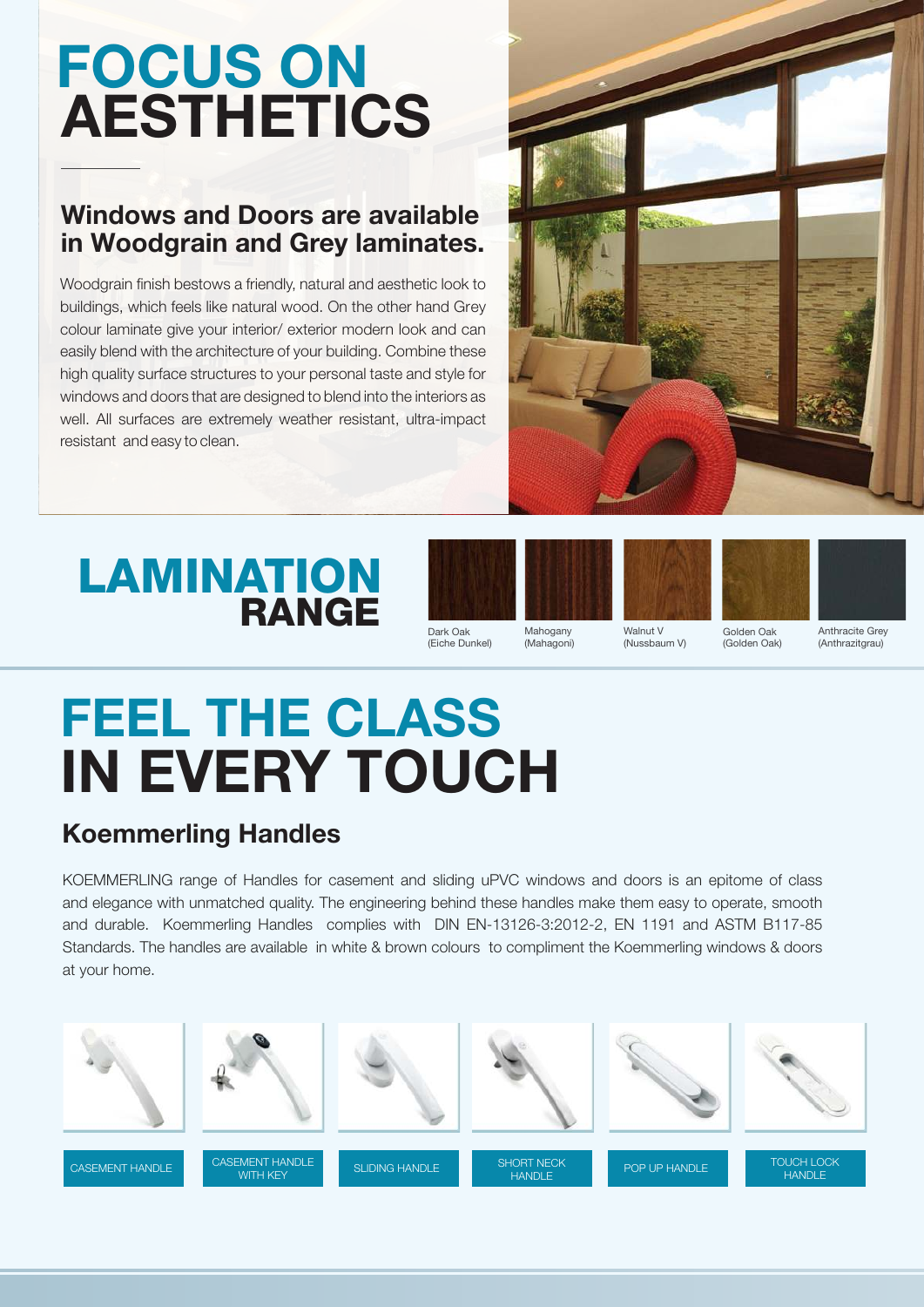## **TURNING OUR VISION INTO REALITY**

KÖMMERLING is proud to be a part of your life. Our uPVC windows and doors have proved their functional, aesthetic and qualitative credentials over the wide spectrum of residential, commercial, industrial and institutional requirements.